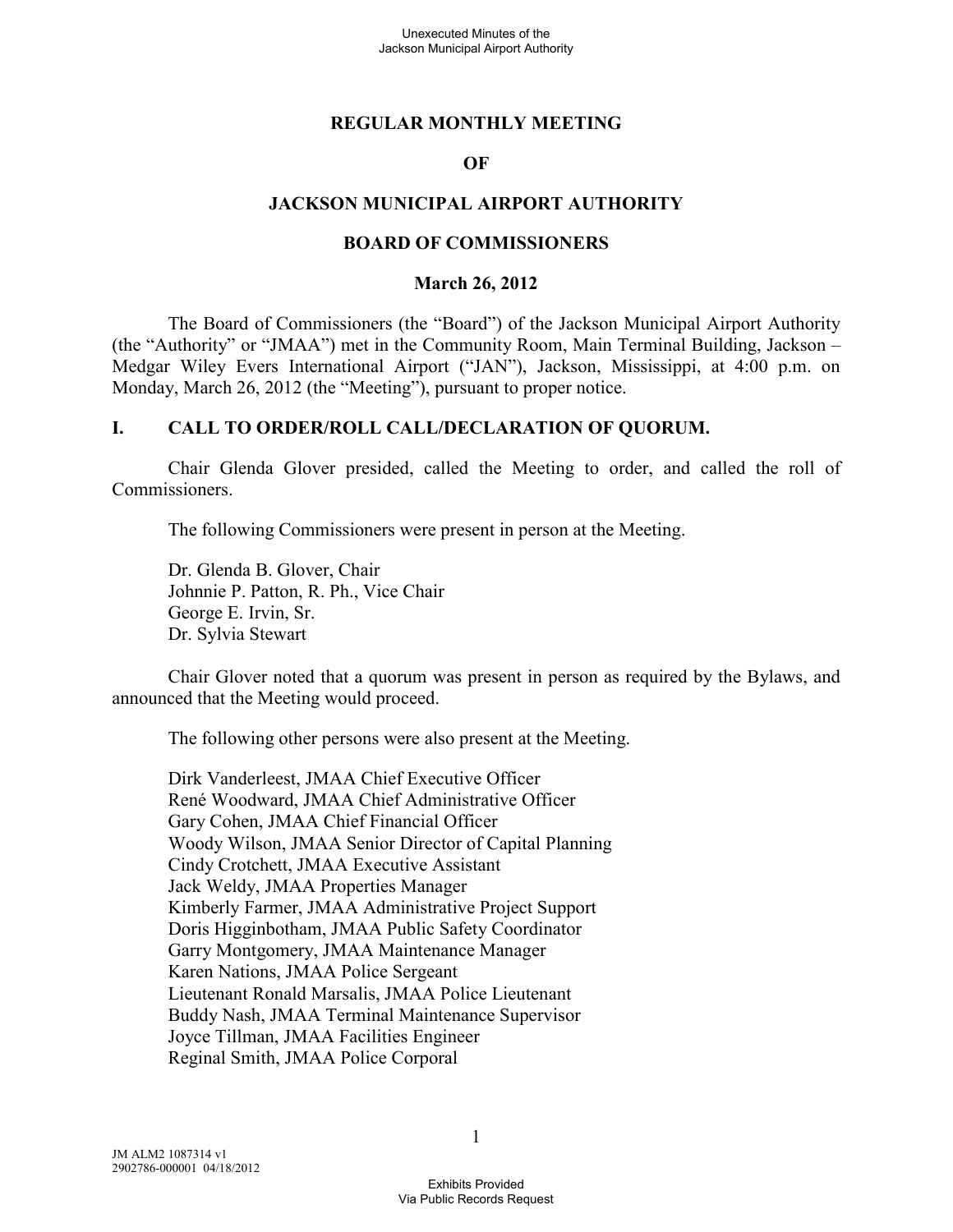Chuck Lott, Neel-Schaffer Jim White, Waggoner Engineering, Inc. Greta R. Ballard, Greta R. Ballard, Law Office Jack Ballard, Greta R. Ballard, Law Office Mark Pipper, JBHM Architects Mark Higginbotham, G.A.T. Airline Ground Support Alan Moore, Baker Donelson Bearman Caldwell & Berkowitz Jeff Wagner, Baker Donelson Bearman Caldwell & Berkowitz Alexander Martin, Baker Donelson Bearman Caldwell & Berkowitz

# **II. APPROVAL AND EXECUTION OF MINUTES.**

- **A. Special Quarterly Meeting of the Board of Commissioners, February 27, 2012.**
- **B. Regular Monthly Meeting of the Board of Commissioners, February 27, 2012.**

# **C. Special Work Session of the Board of Commissioners, March 22, 2012.**

After discussion, upon motion duly made by Commissioner Stewart, seconded by Commissioner Patton, and unanimously approved by the affirmative votes of all Commissioners present, the minutes described above were approved as presented and directed to be filed in the appropriate minute book and records of the Authority.

# **III. PUBLIC COMMENTS.**

None.

# **IV. REPORTS.**

# **A. Chief Executive Officer.**

- 1. *Airport Project Manager Summary, Period Ending February 29, 2012.*
- 2. *Airport Activity Statistics Report, Period Ending February 29, 2012.*

Mr. Vanderleest directed the Board's attention to the Airport Project Manager Summary and the Airport Activity Statistics Report as found in the packet distributed to the Board prior to the Meeting (the "Packet"), and discussed these reports with the Board. A copy of the Packet is attached as an exhibit to the minutes of the Meeting.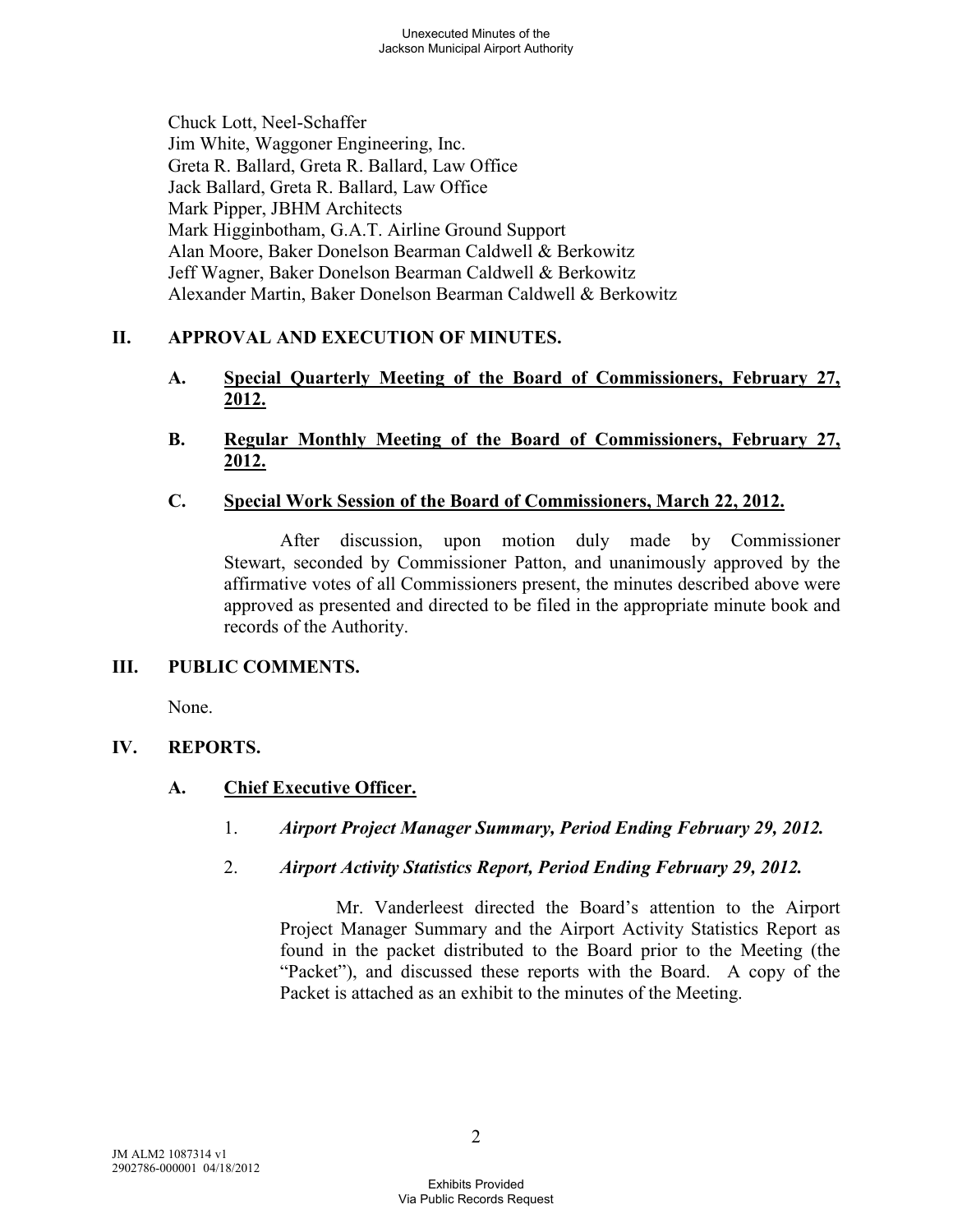# 3. *Employee Recognitions.*

a. Employee of the Month, March 2012: Buddy Nash, Terminal Maintenance Supervisor, Department of Maintenance.

> Mr. Vanderleest recognized and commended Mr. Nash for being named Employee of the Month for March 2012.

### 4. *Professional Recognitions.*

- a. Doris Higginbotham, Public Safety Coordinator, Department of Public Safety.
	- (1) Certificate of Completion, Levels I, II and III ATSI, Sponsored by AAAE Airport Training Safety Institute.

Mr. Vanderleest recognized and commended Ms. Higginbotham for receiving a Certificate of Completion for Levels I, II and III ATSI, as sponsored by the AAAE Airport Training Safety Institute.

- b. Karen Nations, Police Sergeant, Department of Public Safety.
	- (1) Certificate of Completion, Levels I, II and III ATSI, Sponsored by AAAE Airport Training Safety Institute.

Mr. Vanderleest recognized and commended Ms. Nations for receiving a Certificate of Completion for Levels I, II and III ATSI, as sponsored by the AAAE Airport Training Safety Institute.

Mr. Vanderleest also recognized and commended Ms. Nations for her promotion to Sergeant.

- c. Reginal Smith, Police Corporal, Department of Public Safety.
	- (1) Certificate of Completion, Levels I, II and III ATSI, Sponsored by AAAE Airport Training Safety Institute.

Mr. Vanderleest recognized and commended Mr. Smith for receiving a Certificate of Completion for Levels I, II and III ATSI, as sponsored by the AAAE Airport Training Safety Institute.

Mr. Vanderleest also recognized and commended Mr. Smith for his promotion to Corporal.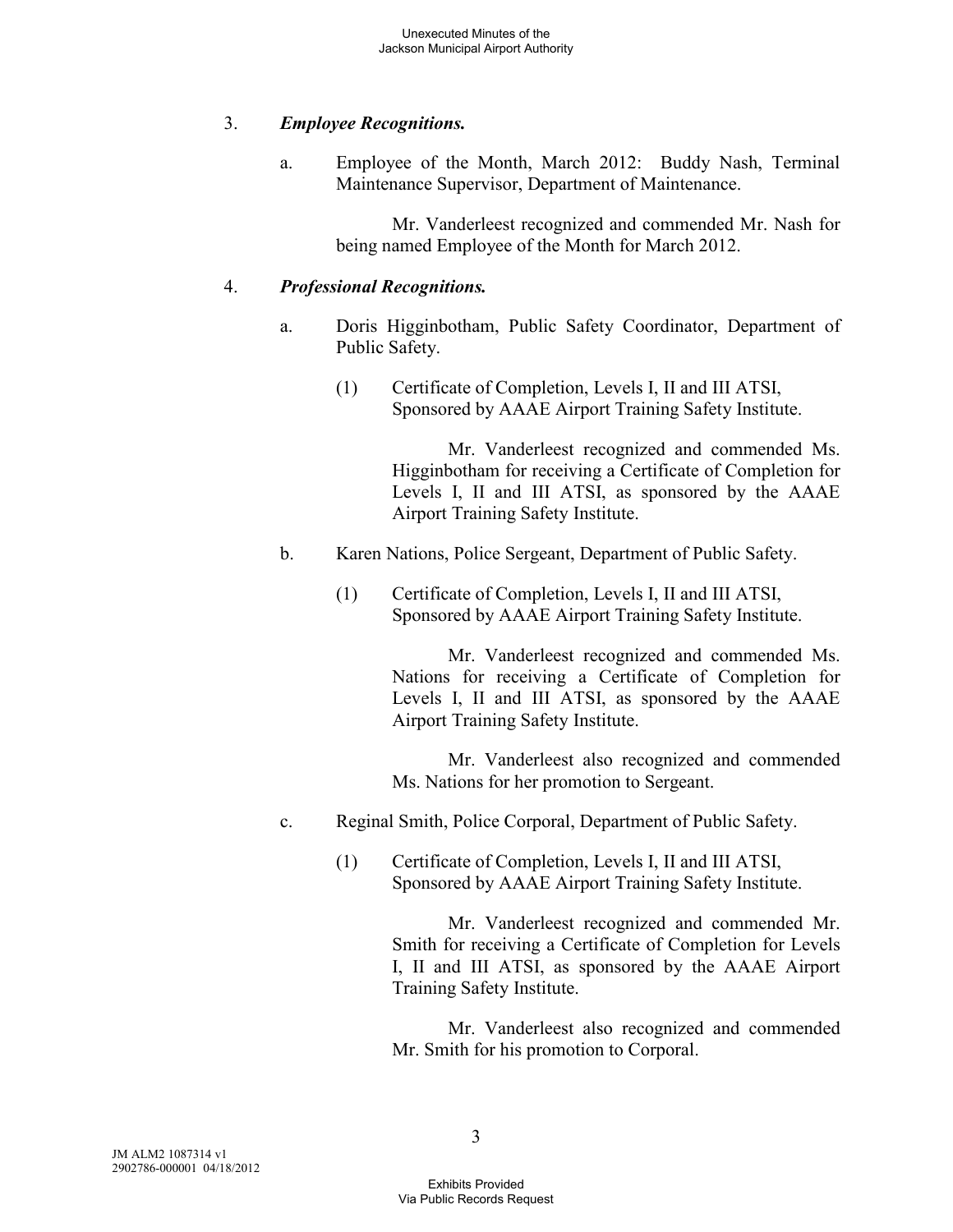#### 5. *Organizational Recognitions.*

a. Jackson Municipal Airport Authority: American Association of Airport Executives 2011 Excellence Award for Airport Training.

> Mr. Vanderleest informed the Board that the Authority had received the 2011 Excellence Award for Airport Training from the American Association of Airport Executives.

b. Jackson Municipal Airport Authority: Sustaining Minority Business Award, Minority Contractors Association of Mississippi, Inc.

Mr. Vanderleest informed the Board that the Authority had received a Sustaining Minority Business Award from the Minority Contractors Association of Mississippi, Inc.

#### **B. Attorney.**

Mr. Moore reminded the Board that at the February 27, 2012, Board meeting, the Board had considered bids received for JMAA Project No. 013-10, Structural Enhancement of Old Air Cargo Facility at Jackson-Medgar Wiley Evers International Airport (the "Old Air Cargo Facility Project"). After discussion, the Board (i) rejected the low bid by McMillan-Pitts Construction Co., LLC ("McMillan-Pitts") in the amount of \$817,000 and (ii) accepted the next lowest bid by Mid State Construction Company, Inc. ("Mid State") in the amount of \$943,000 as the lowest and best bid for the Old Air Cargo Facility Project, all for the reasons described in that certain memorandum dated February 15, 2012, which described this matter, a copy of which was included in the Board packet attached as an exhibit to the minutes of the February 27, 2012, Board meeting. A copy of that memorandum is also attached as an exhibit to the minutes of this Meeting.

Mr. Moore said that subsequent to the February 27, 2012, Board meeting, McMillan-Pitts filed a Bill of Exceptions in the Circuit Court of Rankin County, Mississippi, protesting the award of the contract to Mid State and requesting that the Court (i) overrule the Board decision to reject McMillan-Pitts' bid and (ii) award the contract to Mid State. Mr. Moore said that legal counsel to JMAA had advised McMillan-Pitts' attorney that although the Bill of Exceptions was not, in our opinion, the proper way to file a protest of the contract award, JMAA would consider the Bill of Exceptions to be a formal protest of the contract award, subject to JMAA's Bid Protest Procedures. Those Procedures state that the JMAA Board shall:

> …make a determination on the protest based on the information provided and such other investigation as the Board of Commissioners deems appropriate. JMAA shall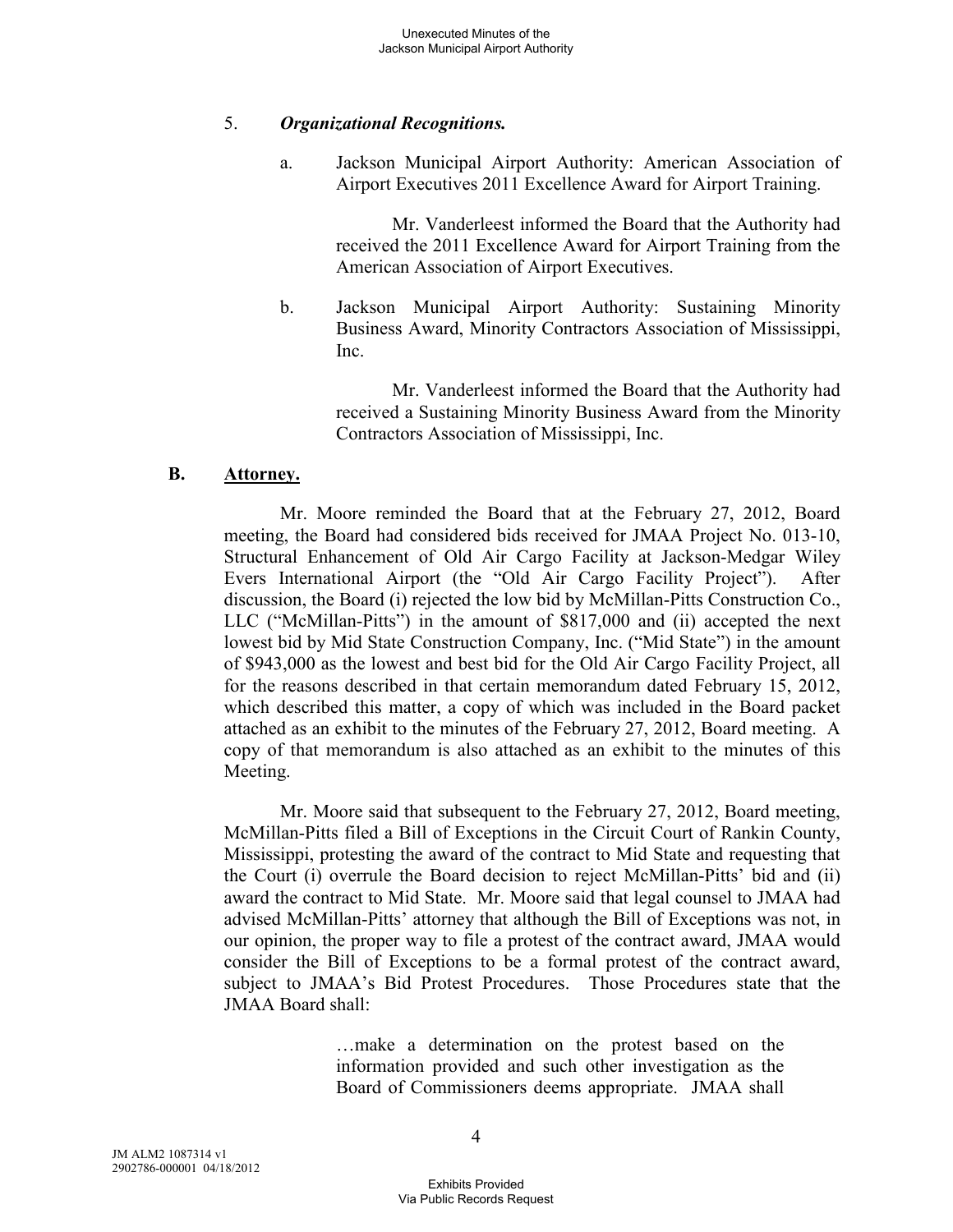inform the protestor in writing of the Board of Commissioners' determination with respect to each substantive issue identified in the written protest.

Copies of the Bill of Exceptions and the Bid Protest Procedures are attached as exhibits to the minutes of the Meeting.

Mr. Moore said that after reviewing the applicable law, the facts and circumstances in this matter, legal counsel recommended that the Board reject the protest filed by McMillan-Pitts and confirm award of the contract to Mid State.

After discussion, upon motion duly made by Commissioner Irvin, seconded by Commissioner Stewart, and unanimously approved by the affirmative votes of all Commissioners present, the Board adopted the following resolution.

### **RESOLUTION REJECTING PROTEST FILED BY MCMILLAN-PITTS CONSTRUCTION CO., LLC IN CONNECTION WITH JMAA PROJECT NO. 013-10, STRUCTURAL ENHANCEMENT OF OLD AIR CARGO FACILITY, JACKSON-MEDGAR WILEY EVERS INTERNATIONAL AIRPORT**

**WHEREAS**, on February 27, 2012, the Board of Commissioners (the "Board") of the Jackson Municipal Airport Authority ("JMAA") adopted a resolution (i) rejecting the low bid by McMillan-Pitts Construction Co., LLC ("McMillan-Pitts") in the amount of \$817,000 and (ii) accepting the next lowest bid by Mid State Construction Company, Inc. ("Mid State") in the amount of \$943,000 for JMAA Project No. 013-10, Structural Enhancement of Old Air Cargo Facility at Jackson-Medgar Wiley Evers International Airport (the "Old Air Cargo Facility Project"), as the lowest and best bid for the Old Air Cargo Facility Project, all for the reasons described in a certain memorandum dated February 15, 2012, a copy of which is attached to the minutes of the March 26, 2012, Regular Monthly Meeting of the Board (the "Memorandum"); and

**WHEREAS**, McMillan-Pitts filed a certain Bill of Exceptions in the Circuit Court of Rankin County, Mississippi (the "Bill of Exceptions"), and provided a copy thereof to JMAA; and

**WHEREAS**, upon advice of legal counsel, the JMAA Board has determined to accept the Bill of Exceptions as a protest after contract award as described in the Bid Protest Procedures adopted by JMAA (the "Bid Protest Procedures"), a copy of the Bill of Exceptions and a copy of the Bid Protest Procedures being attached as exhibits to the minutes of the March 26, 2012, Board Meeting; and

**WHEREAS**, the Board has reviewed and considered the Memorandum, the Bill of Exceptions and the Bid Protest Procedures, and has discussed all of the above with JMAA's legal counsel;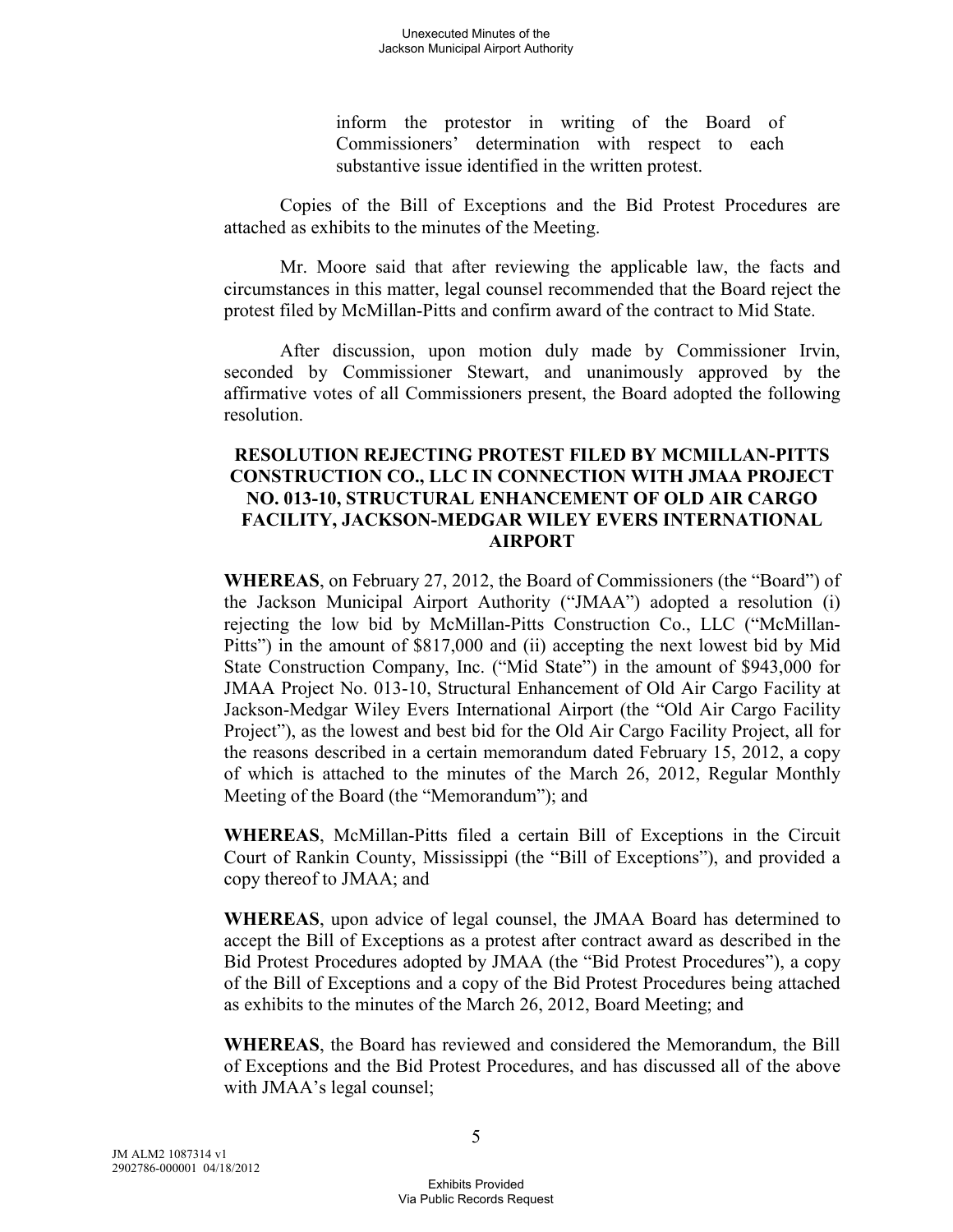**NOW, THEREFORE, BE IT RESOLVED**, the Board hereby (i) rejects the Bill of Exceptions and (ii) confirms the rejection of the bid submitted by McMillan-Pitts and the acceptance of the bid submitted by Mid State as the lowest and best bid for the Old Air Cargo Facility Project for the reasons set forth in the Memorandum.

# **V. ACTION ITEMS.**

# **A. Financial Matters.**

## 1. *Financial Reports for February 2012.*

- a. Balance Sheet: Accept.
- b. Income Statement: Accept.
- c. Claims Docket for February 2012: Approve.

Mr. Vanderleest directed the Board's attention to the above referenced financial reports for February 2012 and the Claims Docket for February 2012, all of which were included in the Packet.

After discussion, upon motion duly made by Commissioner Stewart, seconded by Commissioner Irvin, and unanimously approved by the affirmative votes of all Commissioners present, the Board adopted the following resolution.

## **RESOLUTION ACCEPTING FINANCIAL REPORTS FOR FEBRUARY 2012 AND APPROVING AND AUTHORIZING PAYMENT OF CLAIMS DOCKET FOR FEBRUARY 2012**

**WHEREAS**, the Board of Commissioners (the "Board") of the Jackson Municipal Airport Authority (the "Authority") has reviewed and considered (i) the Balance Sheet and the Income Statement for the Authority for the month and period ending February 29, 2012 (the "Financial Reports"), and (ii) the Claims Docket of the Authority for the month of February 2012 (the "Claims"), both the Financial Reports and the Claims being (i) included in the packet distributed to the Board prior to the March 26, 2012, Regular Monthly Meeting of the Board, and (ii) incorporated herein by reference;

**NOW, THEREFORE, BE IT RESOLVED**, the Board hereby (i) accepts the Financial Reports and (ii) approves and authorizes payment of the Claims in the total amount of \$1,110,697.18.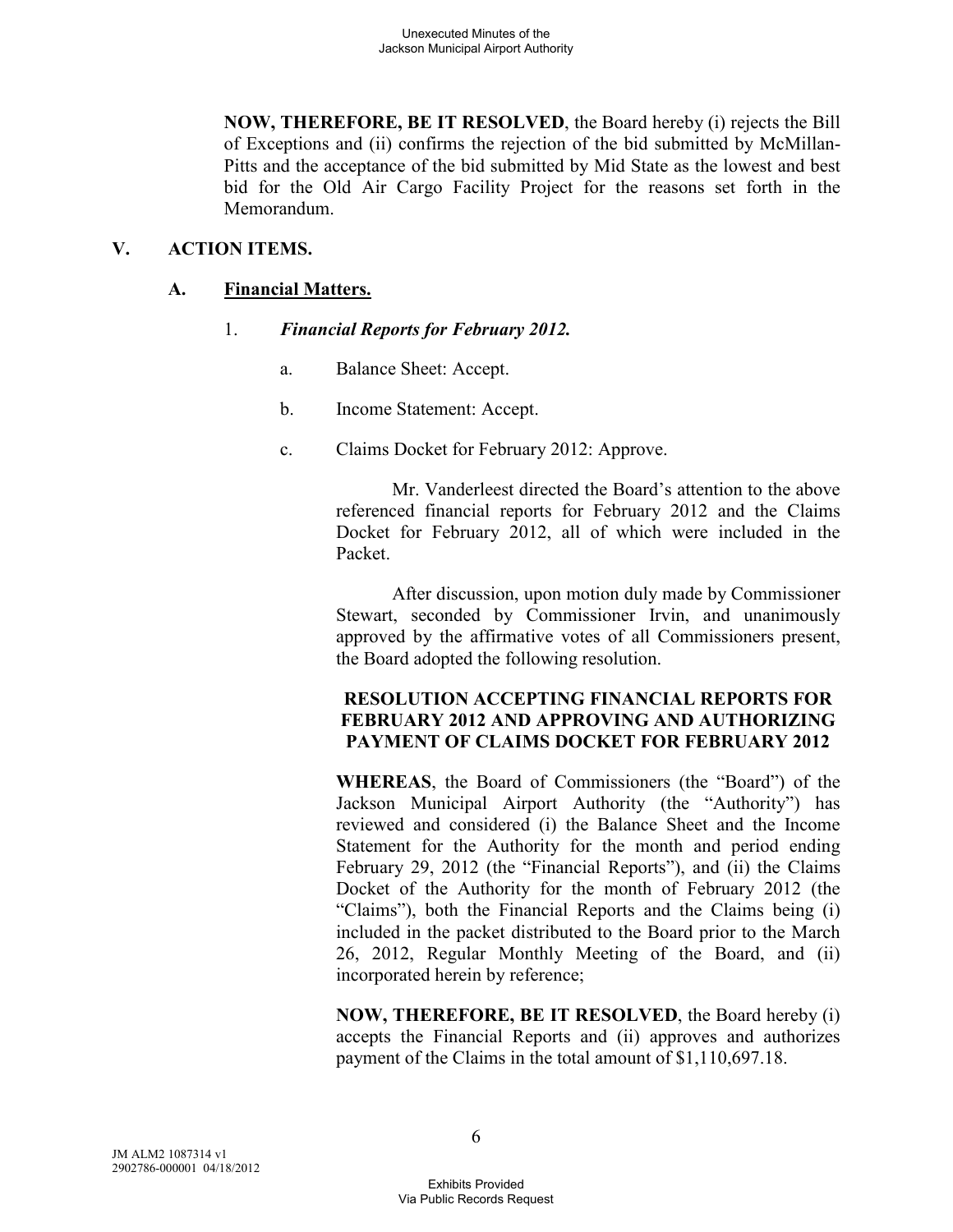### **B. Service Agreements.**

#### 1. *Air Service Development Consulting, JMAA: Approve Agreement.*

#### 2. *Wildlife Hazard Assessment Training, JMAA: Authorize Agreement.*

Mr. Vanderleest directed the Board's attention to the memoranda in the Packet, which described these matters, and discussed these matters with the Board. Mr. Vanderleest said that there had been no changes in these matters since their discussion at the Work Session of the Board on March 22, 2012.

After discussion, upon motion duly made by Commissioner Irvin, seconded by Commissioner Patton, and unanimously approved by the affirmative votes of all Commissioners present, the Board adopted the following resolution.

### **RESOLUTION APPROVING AND AUTHORIZING CERTAIN ACTIONS WITH RESPECT TO CERTAIN SERVICE AGREEMENTS**

**WHEREAS**, the staff of the Jackson Municipal Airport Authority (the "Authority") has recommended that the Board of Commissioners of the Authority (the "Board") approve and authorize certain actions with respect to certain service agreements identified below, all as more particularly described in certain memoranda (i) included in the packet distributed to the Board prior to the March 26, 2012, Regular Monthly Meeting of the Board, and (ii) incorporated herein by reference (separately, each a "Memorandum;" collectively, the "Memoranda"); and

**WHEREAS**, the Board has reviewed the Memoranda and considered the recommendations therein by the staff of the Authority;

**NOW, THEREFORE, BE IT RESOLVED**, the Board hereby determines that it would be in the best interests of and in furtherance of the duties and responsibilities of the Authority to, and the Board hereby does, take the following actions:

1. The Board approves and authorizes negotiation and execution of a professional services agreement with The Boyd Group International, Inc. for professional services in connection with air service development and retention issues at Jackson – Medgar Wiley Evers International Airport (the "Boyd Agreement"), said Boyd Agreement to be in such form and to contain such terms and conditions consistent with the Memorandum dated March 1, 2012, which describes this matter, as may be deemed appropriate by the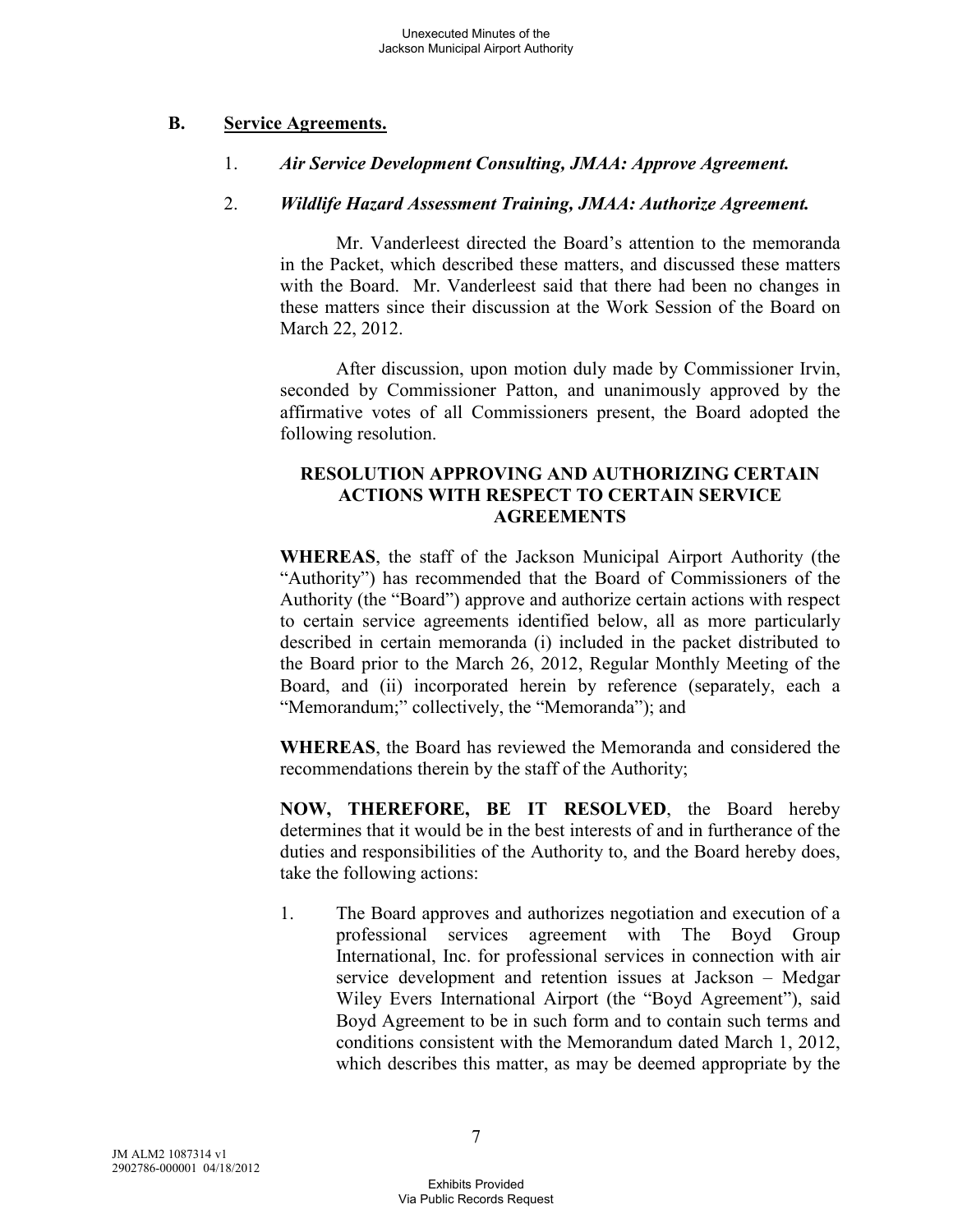Chief Executive Officer of the Authority, as evidenced by his execution thereof.

2. The Board approves and authorizes negotiation and execution of an agreement for certain professional services with DeTect, Inc. to provide professional wildlife management support and training at Jackson – Medgar Wiley Evers International Airport (the "DeTect Agreement"), said DeTect Agreement to be in such form and to contain such terms and conditions consistent with the Memorandum dated March 12, 2012, which describes this matter, as may be deemed appropriate by the Chief Executive Officer of the Authority, as evidenced by his execution thereof.

## **C. Construction Projects.**

- 1. *JMAA Project No. 017-12, Sign Replacement, JAN: Authorize Agreements.*
- 2. *JMAA Project No. 019-12, Exterior Terminal and Parking Garage Painting, JAN: Authorize Agreement.*
- 3. *JMAA Project No. 003-12, Upgrade of Lift Station 3, JAN: Authorize Agreement.*
- 4. *JMAA Project No. 018-12, Federal Aviation Administration Building Modifications, JAN: Approve Addendum to Agreement; Authorize Advertisement for Bids.*

Mr. Vanderleest directed the Board's attention to the memoranda in the Packet, which described these matters, and discussed these matters with the Board. Mr. Vanderleest said that there had been no changes in these matters since their discussion at the Work Session of the Board on March 22, 2012.

After discussion, upon motion duly made by Commissioner Irvin, seconded by Commissioner Stewart, and unanimously approved by the affirmative votes of all Commissioners present, the Board adopted the following resolution.

### **RESOLUTION APPROVING AND AUTHORIZING CERTAIN ACTIONS WITH RESPECT TO CERTAIN CONSTRUCTION PROJECTS**

**WHEREAS**, the staff of the Jackson Municipal Airport Authority (the "Authority") has recommended that the Board of Commissioners (the "Board") of the Authority approve and authorize certain actions with respect to certain construction projects identified below, all as more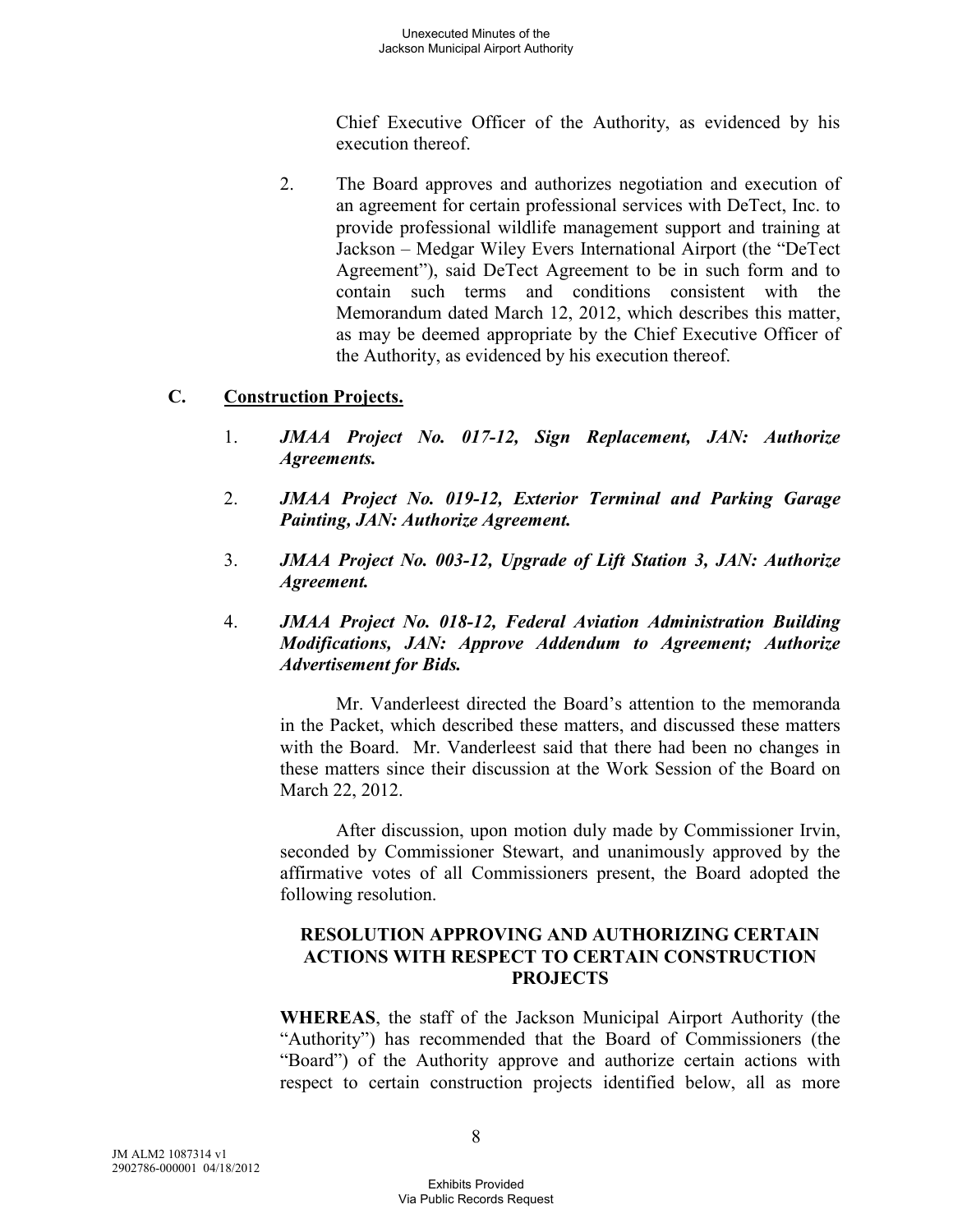particularly described in certain memoranda (i) included in the packet distributed to the Board prior to the March 26, 2012, Regular Monthly Meeting of the Board, and (ii) incorporated herein by reference (separately, each a "Memorandum;" collectively, the "Memoranda"); and

**WHEREAS**, the Board has reviewed the Memoranda and considered the recommendations therein by the staff of the Authority;

**NOW, THEREFORE, BE IT RESOLVED**, the Board hereby determines that it would be in the best interests of and in furtherance of the duties and responsibilities of the Authority to, and the Board hereby does, take the following actions:

- 1. The Board approves and authorizes negotiation and execution of (i) an agreement with Mitchell Signs ("Mitchell") for fabrication and installation of new lettering for the monument sign for Jackson – Medgar Wiley Evers International Airport ("JAN") on International Drive and on the North Concourse of the Main Terminal Building at JAN at a cost not to exceed \$38,760 (the "Mitchell Agreement"), and (ii) an agreement with One Stop Sign and Safety for fabrication and installation of signs on the upper and lower frontages of JAN at a cost not to exceed \$5,660 (the "One Stop Agreement") (collectively, the "Signage Agreements"), said Signage Agreements to be in such form and to contain such terms and conditions consistent with the Memorandum dated March 13, 2012, which describes this matter, as may be deemed appropriate by the Chief Executive Officer of the Authority, as evidenced by his execution thereof.
- 2. The Board approves and authorizes negotiation and execution of an agreement with New England Contractors, LLC ("NEC"), whereby NEC will repaint the exterior walls, doors and handrails of the Main Terminal Building and the exterior garage stairways at JAN (JMAA Project No. 019-12) at a cost not to exceed \$37,333 (the "NEC Agreement"), said NEC Agreement to be in such form and to contain such terms and conditions consistent with the Memorandum dated March 14, 2012, which describes this matter, as may be deemed appropriate by the Chief Executive Officer of the Authority, as evidenced by his execution thereof.
- 3. The Board approves and authorizes negotiation and execution of an agreement with Scoggins Welding and Machine Shop to perform certain repair services to a lift station supporting the sanitary sewer system at JAN (JMAA Project No. 003-12) at a cost not to exceed \$34,750 (the "Scoggins Agreement"), said Scoggins Agreement to be in such form and to contain such terms and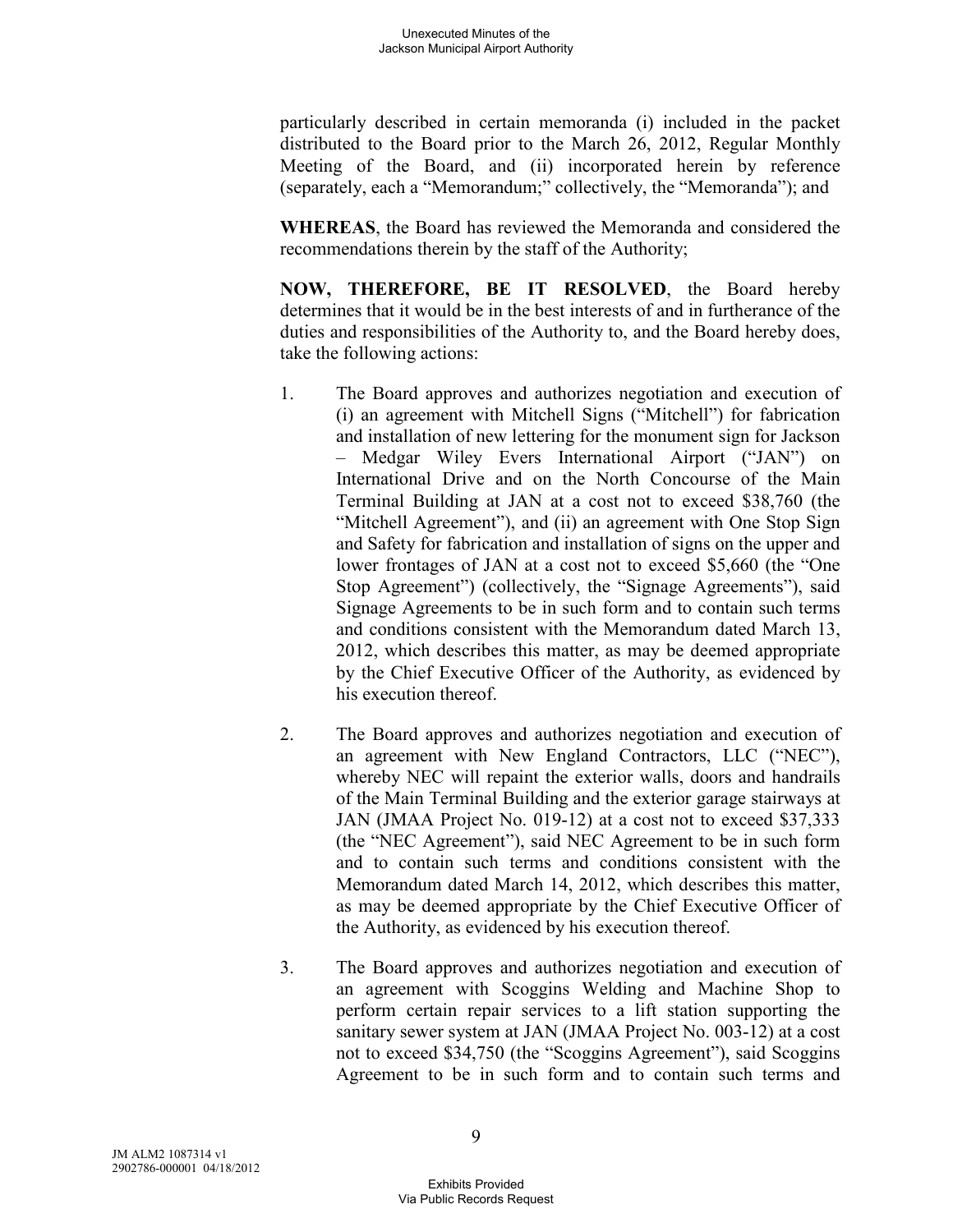conditions consistent with the Memorandum dated March 13, 2012, which describes this matter, as may be deemed appropriate by the Chief Executive Officer of the Authority, as evidenced by his execution thereof.

4. The Board approves and authorizes (i) negotiation and execution of an addendum to the professional services agreement with Canizaro Cawthon Davis ("CCD"), whereby CCD will provide architectural services for design and construction oversight services in connection with the Federal Aviation Administration Airport District Office Local Area Network Relocation and Conference/Break Room Modification (JMAA Project No. 018-12) (the "FAA LAN Project") at a cost not to exceed \$30,000 (the "CCD Addendum"), said CCD Addendum to be in such form and to contain such terms and conditions consistent with the Memorandum dated March 12, 2012, as may be deemed appropriate by the Chief Executive Officer of the Authority, as evidenced by his execution thereof; and (ii) solicitation of quotes and/or publication of an advertisement for bids for construction of the FAA LAN Project, all as more particularly described in the Memorandum dated March 12, 2012, relating to this matter.

### **D. Procurements.**

1. *Operations and Security Vehicles.* 

## 2. *Strategic Fuel Reserve, JAN and HKS: Authorize Agreement.*

Mr. Vanderleest directed the Board's attention to the memoranda in the Packet, which described these matters, and discussed these matters with the Board. Mr. Vanderleest said that there had been no changes in these matters since their discussion at the Work Session of the Board on March 22, 2012.

After discussion, upon motion duly made by Commissioner Irvin, seconded by Commissioner Stewart, and unanimously approved by the affirmative votes of all Commissioners present, the Board adopted the following resolution.

### **RESOLUTION APPROVING AND AUTHORIZING CERTAIN ACTIONS WITH RESPECT TO CERTAIN PROCUREMENTS**

**WHEREAS**, the staff of the Jackson Municipal Airport Authority (the "Authority") has recommended that the Board of Commissioners (the "Board") of the Authority approve and authorize certain actions with respect to certain procurements identified below, all as more particularly described in certain memoranda (i) included in the packet distributed to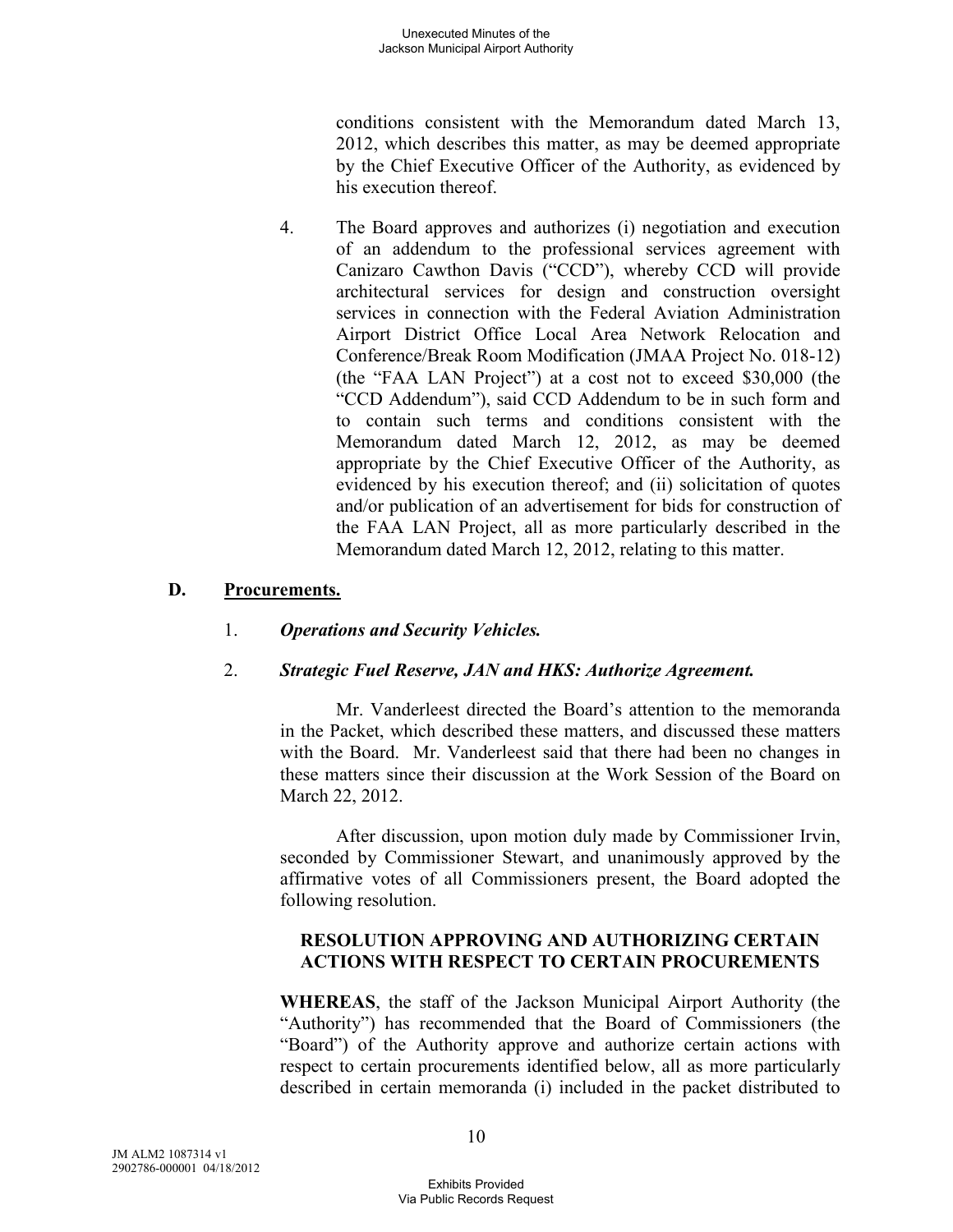the Board prior to the March 26, 2012, Regular Monthly Meeting of the Board, and (ii) incorporated herein by reference (separately, each a "Memorandum;" collectively, the "Memoranda"); and

**WHEREAS**, the Board has reviewed the Memoranda and considered the recommendations therein by the staff of the Authority;

**NOW, THEREFORE, BE IT RESOLVED**, the Board hereby determines that it would be in the best interests of and in furtherance of the duties and responsibilities of the Authority to, and the Board hereby does, take the following actions:

- 1. The Board (i) approves and authorizes the purchase of four new vehicles at a total cost not to exceed \$89,014 (the "New Vehicles") in accordance with the Memorandum dated March 13, 2012, which describes this matter; (ii) finds and determines that four vehicles selected for replacement are no longer needed by the Authority for the conduct of its business and should be declared surplus (the "Surplus Vehicles") ; and (iii) authorizes and directs the staff of the Authority to notify public entities of the availability of the Surplus Vehicles to be transferred under an inter-government transfer for a nominal fee.
- 2. The Board approves and authorizes negotiation and execution of an agreement with Specialty Fuel Services, LLC to store 24,750 gallons of fuel for Jackson – Medgar Wiley Evers International Airport a fixed rate of \$0.035 per gallon per month and \$185 per transport vehicle per hour should fuel be delivered, for an estimated total annual cost of \$10,395 (the "SFS Agreement"), said SFS Agreement to be in such form and to contain such terms and conditions consistent with the Memorandum dated March 15, 2012, which describes this matter, as may be deemed appropriate by the Chief Executive Officer of the Authority, as evidenced by his execution thereof.

## **E. Grants.**

There was no discussion of grants at the Meeting.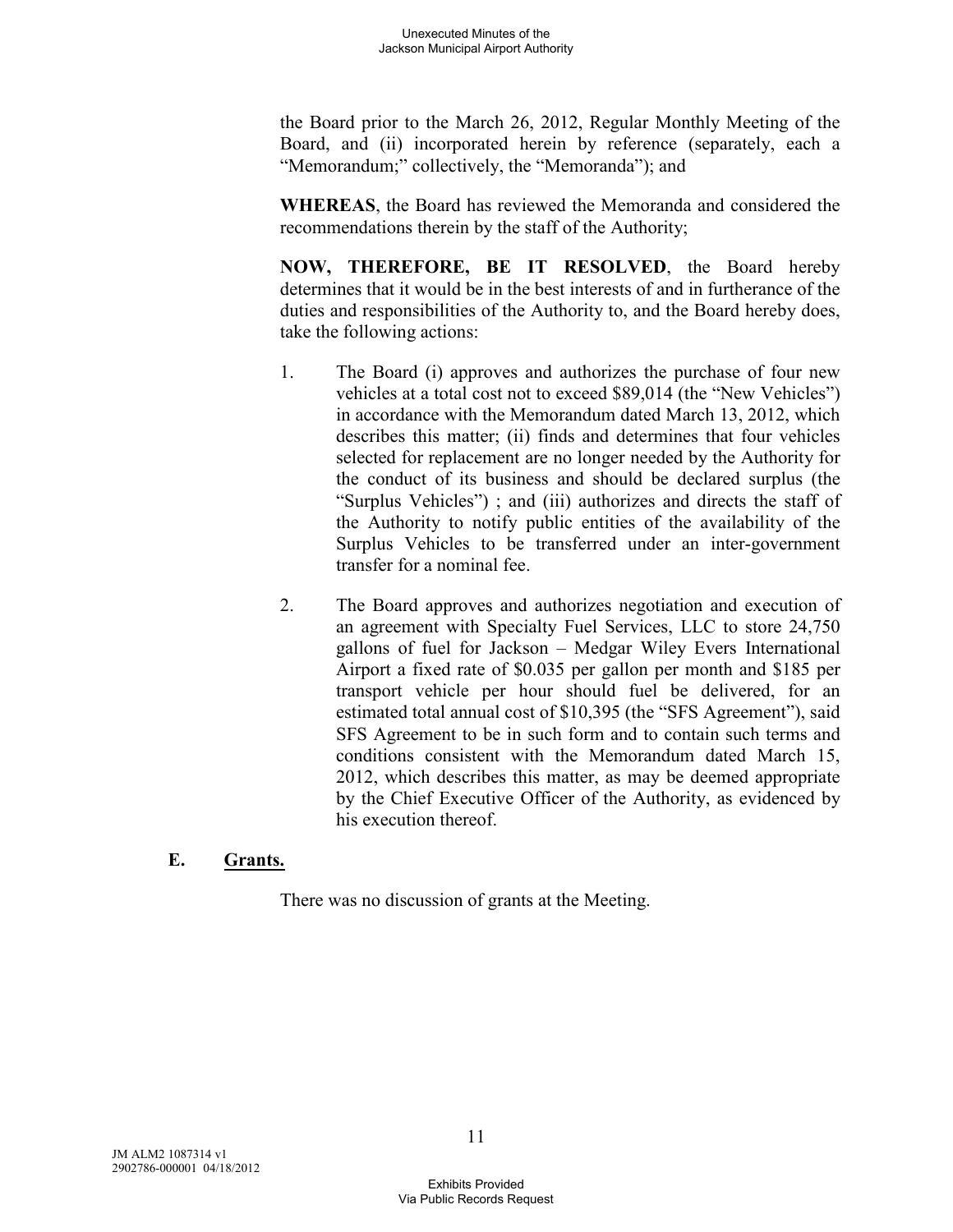# **F. Other Matters.**

- 1. *University of Mississippi Medical Center, JAN: Authorize Supplemental to Lease Agreement.*
- 2. *Civil Air Patrol, HKS: Approve Lease Expansion and Term.*
- 3. *Advertisement with Atlanta National League Baseball Club, Inc. dba Mississippi Braves, JMAA: Authorize Agreement.*

Mr. Vanderleest directed the Board's attention to the memoranda in the Packet, which described these matters, and discussed these matters with the Board. Mr. Vanderleest said that there had been no changes in these matters since their discussion at the Work Session of the Board on March 22, 2012.

After discussion, upon motion duly made by Commissioner Irvin, seconded by Commissioner Stewart, and unanimously approved by the affirmative votes of all Commissioners present, the Board adopted the following resolution.

# **RESOLUTION APPROVING AND AUTHORIZING CERTAIN ACTIONS WITH RESPECT TO CERTAIN MATTERS**

**WHEREAS**, the staff of the Jackson Municipal Airport Authority (the "Authority") has recommended that the Board of Commissioners of the Authority (the "Board") approve and authorize certain actions with respect to certain matters identified below, all as more particularly described in certain memoranda (i) included in the packet distributed to the Board prior to the March 26, 2012, Regular Monthly Meeting of the Board, and (ii) incorporated herein by reference (separately, each a "Memorandum;" collectively, the "Memoranda"); and

**WHEREAS**, the Board has reviewed the Memoranda and considered the recommendations therein by the staff of the Authority;

**NOW, THEREFORE, BE IT RESOLVED**, the Board hereby determines that it would be in the best interests of and in furtherance of the duties and responsibilities of the Authority to, and the Board hereby does, take the following actions:

1. The Board approves and authorizes negotiation and execution of a supplemental lease agreement with the University of Mississippi Medical Center ("UMMC"), whereby UMMC will lease an additional 12,845 square feet in the building formerly occupied by DHL at Jackson – Medgar Wiley Evers International Airport at the rate of \$7.00 per square foot per year (the "Supplemental UMMC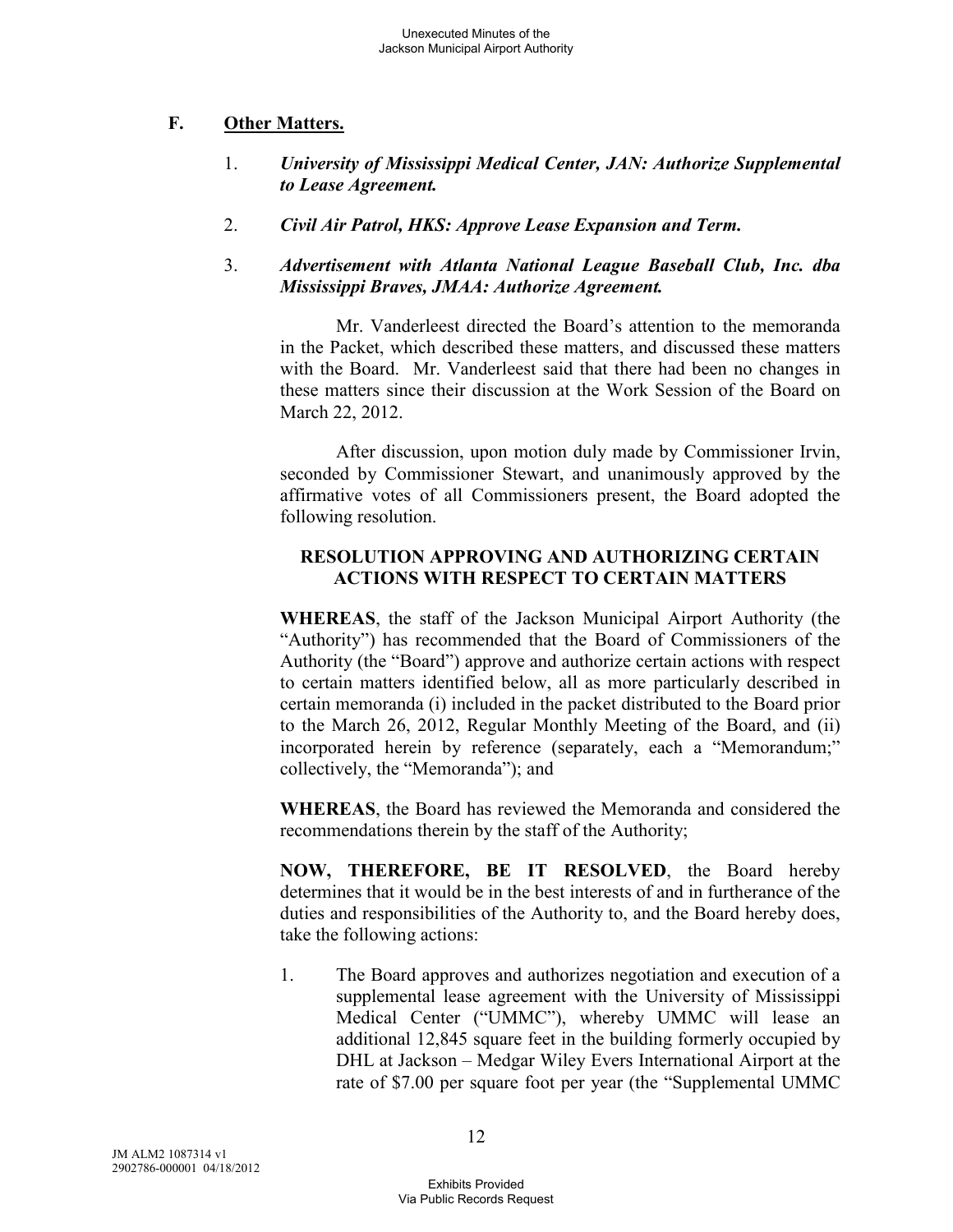Lease"), as more particularly described in the Memorandum dated March 15, 2012, which describes this matter, said Supplemental UMMC Lease to be in such form and to contain such terms and conditions consistent with the Memorandum as may be deemed appropriate by the Chief Executive Officer of the Authority, as evidenced by his execution thereof.

- 2. The Board approves and authorizes (i) negotiation and execution of a renewal of the existing Aeronautical Facility Lease Agreement between the Authority and the Mississippi Wing, Civil Air Patrol for that certain area adjacent to the south ramp at Hawkins Field Airport for a term of fifteen years beginning April 1, 2012, and (ii) expansion of the current leased area to include an additional approximately 38,000 square feet for a total leased area of 1.23 acres (the "CAP Lease Renewal"), as more particularly described in the Memorandum dated March 7, 2012, which describes this matter, said CAP Lease Renewal to be in such form and to contain such terms and conditions consistent with the Memorandum as may be deemed appropriate by the Chief Executive Officer of the Authority, as evidenced by his execution thereof.
- 3. The Board approves and authorizes negotiation and execution of a promotional advertising agreement with Atlanta National League Baseball Club, Inc. dba Mississippi Braves for the 2012 minor league baseball season (the "Braves Advertising Agreement"), as more particularly described in the Memorandum dated March 14, 2012, which describes this matter, said Braves Advertising Agreement to be in such form and to contain such terms and conditions consistent with the Memorandum as may be deemed appropriate by the Chief Executive Officer of the Authority, as evidenced by his execution thereof.

## 4. *Board Travel.*

There was no discussion regarding Board Travel at the Meeting.

# **VI. DISCUSSION: STRATEGIC INITIATIVES.**

There was no discussion of strategic initiatives at the Meeting.